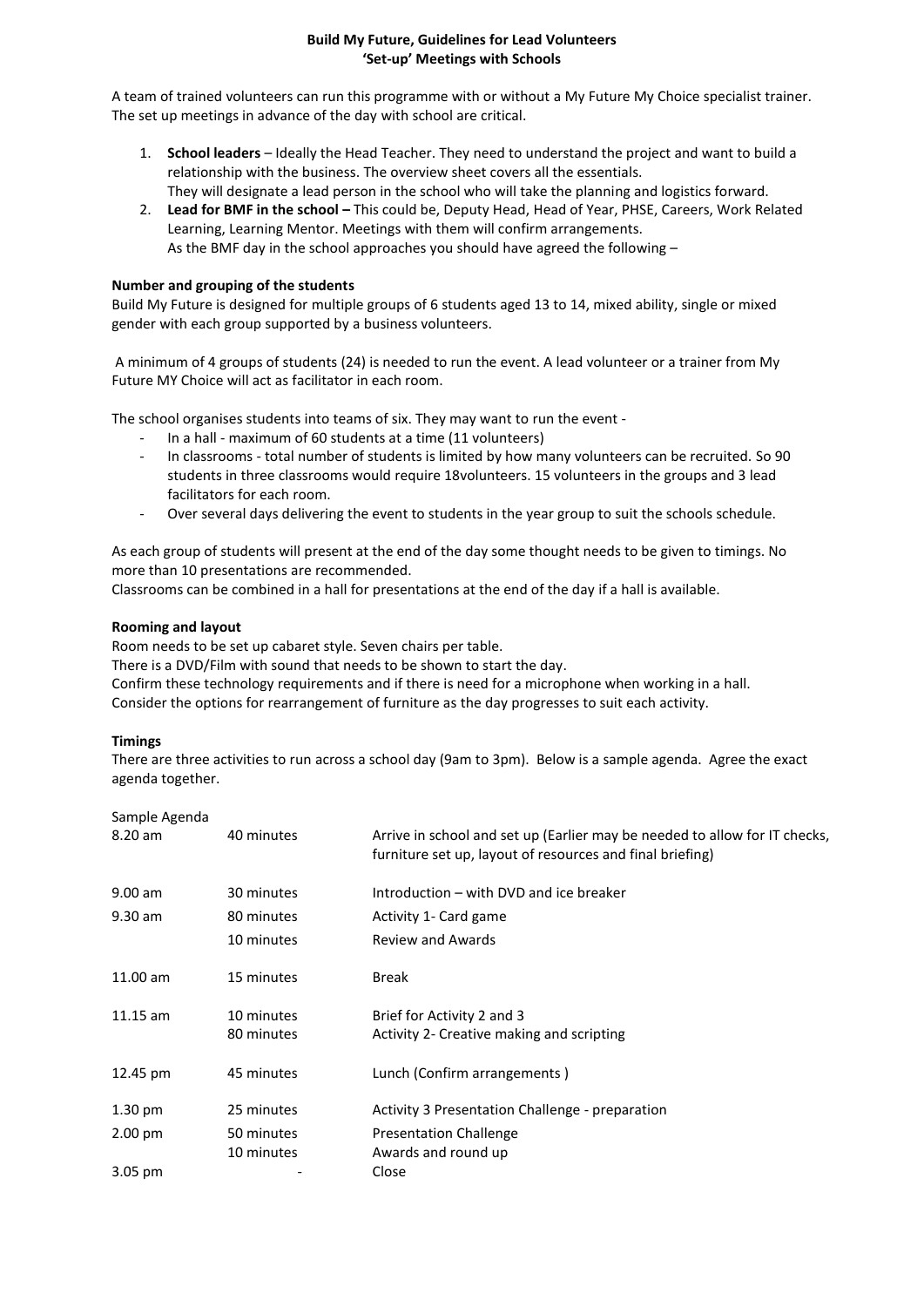#### **Refreshment and lunch**

Agree a process that allows the school to cater for the business volunteers on arrival, break time and lunch. Clarify any other housekeeping arrangements.

#### **Child safety**

The school will inform if they require checks by the Disclosure and Barring Service (DBS – Check this should not be required if you are supervised and not working one to one). The school will indicate any students that are not to be used in film or photographs. Make it clear that at no point are business volunteers alone in the room with students.

The school will clarify housekeeping arrangements and the location of staff toilets.

#### **School staff roles**

The school should Identify a named member of school staff who will be responsible throughout the day for the activity. The school will decide how the day is staffed so that there are always school staff in the correct ratio to the students. These staff will understand and support the purpose of the event in the room and step in if required to support students.

#### **Business Volunteer roles**

Review with the school what can and cannot be expected of a business volunteer-

## **Will**

Lead the event Help lay out the room Manage logistics and resources for smooth running of the day Maintain emphasis on the key message about the four elements Act as a positive role model Adjudicate and score the team activity Reward and celebrate success Offer follow up support based on agreements with school staff Issue certificates

# **Will Not**

Discipline young people Supervise students Visit other places in the school without prior arrangement.

## **Introducing and ending the day**

Clarify how the day is introduced and closed by staff from the school and how this fits with input from the business volunteers Clarify who will be directing students at break times and end of day and the need to start each session on time.

## **Follow up**

Agree the sort of support for students that could be useful after the day and the logistics for this. The objective here is to agree ongoing communications that meet the needs of the school, capitalize on the business volunteer's skills and the business site's function.

The proposed minimum 'Follow-up Activity' is for volunteers to revisit the school 3 or 4 weeks after the event to review the student's affirmation statements that are made at the end of the BMF day.

The school keeps the puppets and may wish to lead follow up activity in PSHE, English, Drama, Art, Design and technology with these.

Schools are encouraged to film the presentations and broadcast the films within their school community.

## **Measures of Impact**

On -line surveys will be issued to all staff and volunteers.

At the end of the day, students will complete a simple review of how they see the balance of four aspects of life now and in the future. They will state some actions they will take to build a balance in the four elements to help them be happy and successful. – this can be used for a follow up activity (3 or 4 weeks later) with the business volunteers.

It may be possible to agree a way of measuring uptake on students' extracurricular and external activity.